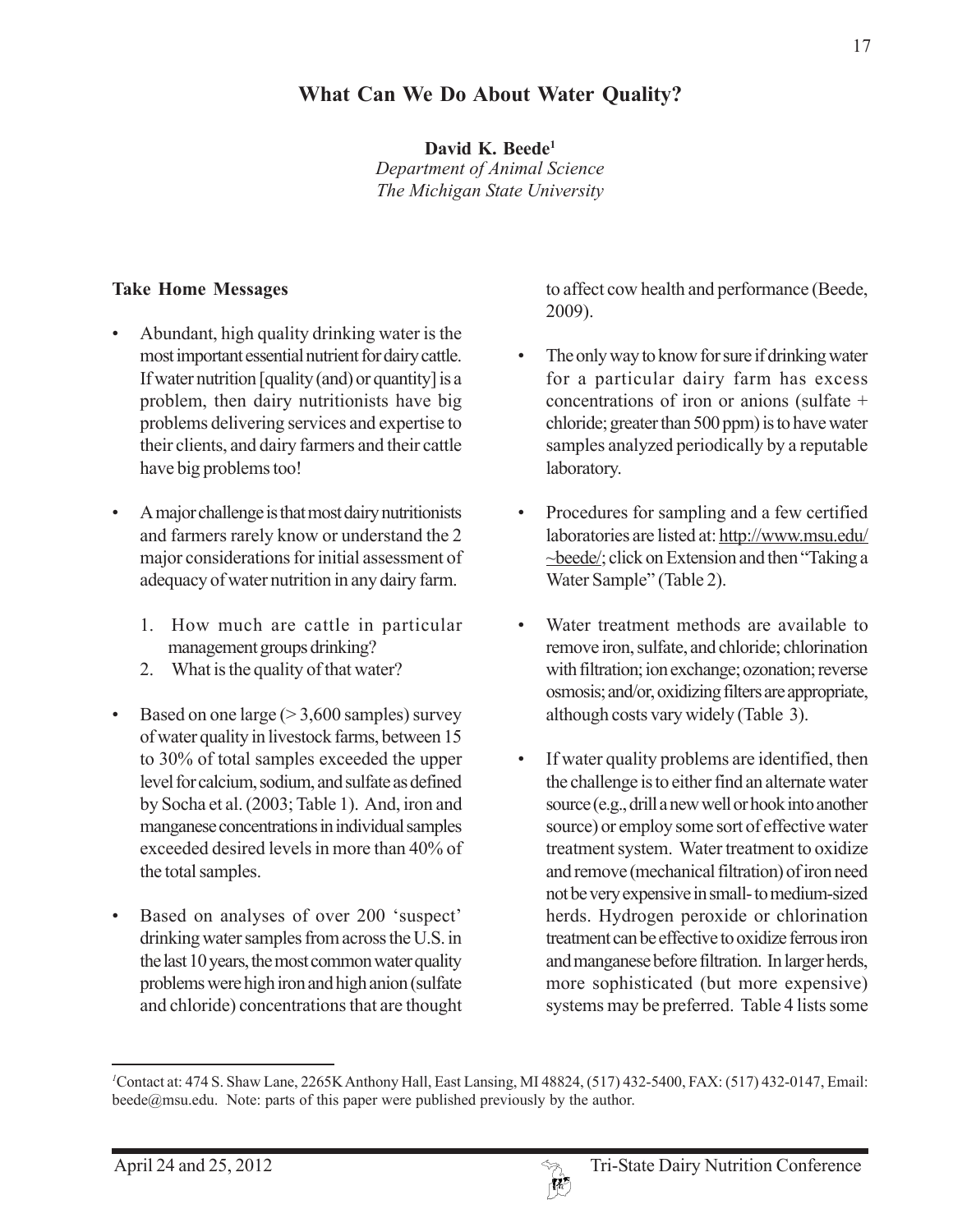questions and recommendations to address with potential water treatment system vendors.

- A key point is to be sure they understand how much water will need to be treated - 50 gallons/ cow/day of drinking water is a reasonable estimate to cover the high and low points in the daily routine. If the treated water is used from other purposes in the dairy, this must be factored into daily water needs.
- When water quality *per se* is not an issue, the most common water nutrition problem in most dairy farms is not providing enough watering stations, enough space at watering stations, and (or) water receptacles that do not fill quickly enough while animals are drinking, and thus, not enough uninhibited drinking opportunities for each cow during her normal daily routine where she lives and is milked.
- Often, lack of adequate water supply is related to over-stocking in management group-housing areas, and lack of enough time and space allocation for every cow in the group, whether in freestall barns or loose housing.
- Doubtless, current and future dairy farmers will want to improve the management and efficiency of use of potable water by carefully using and conserving as much available clean water as possible for their cattle. The future viability of dairy production systems will depend upon much more efficient use of water to maximize cattle performance and health, while simultaneously optimizing on-farm use (from irrigation for feed production, for drinking water, through recycling and conservation) to reduce each farm's water footprint (Beede, 2012).

## **References**

Adams, R.S., and W.E. Sharpe. 1995. Water intake and quality for dairy cattle. Penn State Extension Publ. DAS 95-8, Pennsylvania State University, University Park, PA. Accessed December 26, 2011. http://www.das.psu.edu/research-extension/dairy/ nutrition/pdf/water.pdf.

Beede, D.K. 2012. What will our ruminants drink? Anim. Frontiers. 2:36 – 43. Accessed March 25, 2012. http://dx.doi.org/10.2527/af.2012-0040.

Beede, D.K. 2009. Solving bad water problems for thirsty cows. Page 217-225 *in* Proc. Western Dairy Management Conf., Reno, NV. Accessed March 15, 2012. http://spac.adsa.org/

EPA (U.S. Environmental Protection Agency). 2009. National Primary Drinking Water Regulations. EPA 816-F-09-004 (May 2009). Accessed December 26, 2011. http:// www.epa.gov/ogwdw/consumer/pdf/mcl.pdf.

Socha, M.T., S.M. Ensley, D.J. Tomlinson, and A.B. Johnson. 2003. Variability of water composition and potential impact on animal performance. Proc. Intermountain Nutr. Conf. pp 85-96.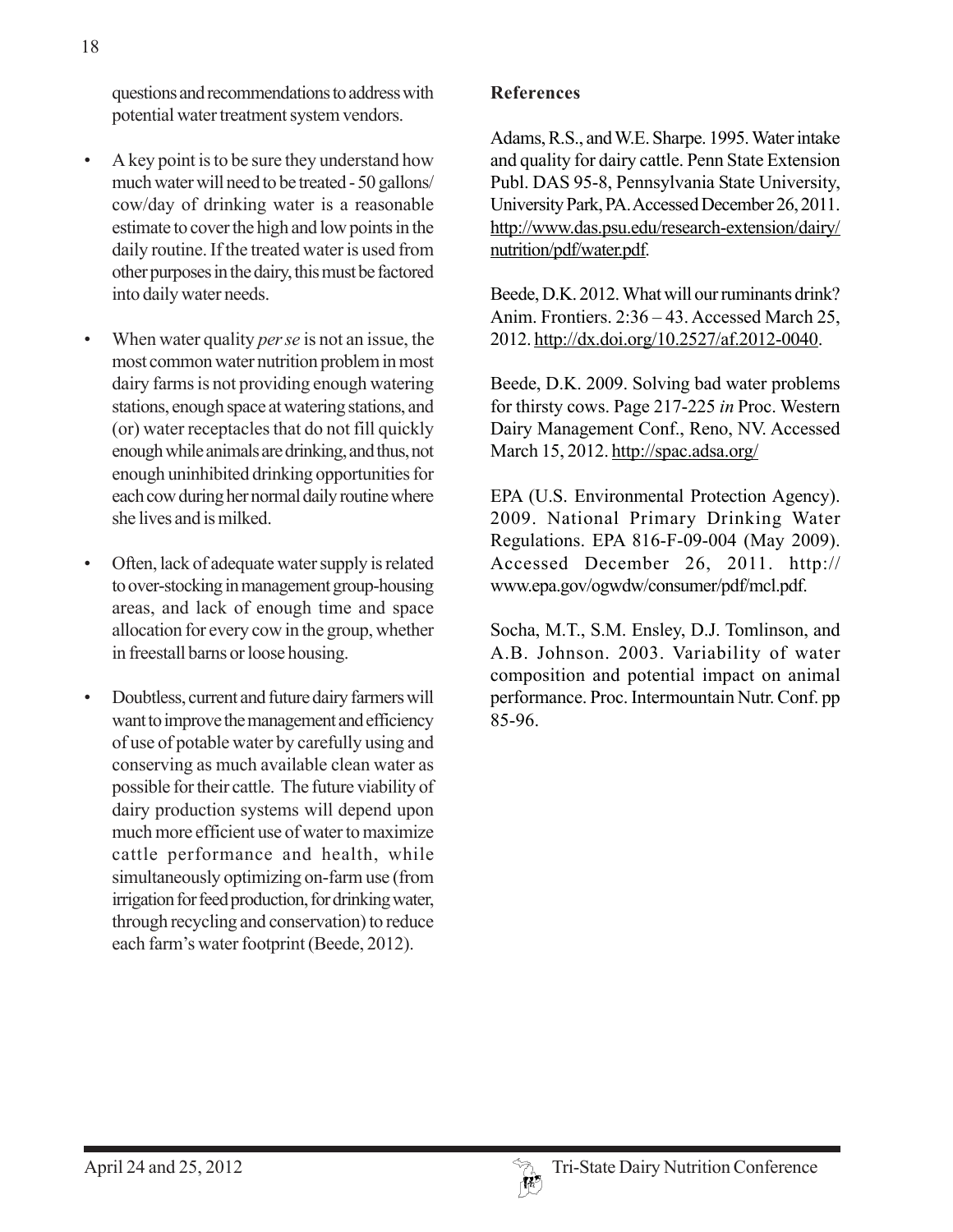| Analyte                                         | Maxiumum<br>Contaminant Level <sup>1</sup> | <b>Upper Levels</b><br>for Livestock <sup>2</sup> | Maximum Upper<br>Levels <sup>3</sup> | Expected <sup>4</sup> | Possible Cattle<br>Problems <sup>5</sup> |
|-------------------------------------------------|--------------------------------------------|---------------------------------------------------|--------------------------------------|-----------------------|------------------------------------------|
| Aluminum                                        | $(0.05-0.2)^6$                             | 5.0                                               | 10.0                                 |                       |                                          |
| Arsenic                                         | 0.01                                       | 0.2                                               | 0.2                                  | < 0.05                | > 0.20                                   |
| <b>Barium</b>                                   | 2.0                                        | 1.0                                               | 1.0                                  | < 1.0                 | $> 10$ (health)                          |
| Bicarbonate                                     |                                            | 1,000                                             | 1,000                                |                       |                                          |
| <b>Boron</b>                                    |                                            | 5.0                                               | 30.0                                 |                       |                                          |
| Cadmium                                         | 0.005                                      | 0.01                                              | 0.05                                 | < 0.01                | > 0.05                                   |
| Calcium                                         |                                            | 100                                               | 200                                  | $<$ 43                | > 500                                    |
| Chloride                                        | (250)                                      | 100                                               | 300                                  | $<$ 200               |                                          |
| Chlorine(Cl <sub>2</sub> )                      | $4.0^{7}$                                  |                                                   |                                      |                       |                                          |
| Chromium                                        | 0.1                                        | 0.1                                               | 1.0                                  | < 0.05                |                                          |
| Copper                                          | 1.3(1.0)                                   | 0.2                                               | 0.5                                  | <0.6                  | $> 0.6$ to 1.0                           |
| Fluoride                                        | 4.0(2.0)                                   | 2.0                                               | 2.0                                  | < 1.2                 | $>$ 2.4 (mottling)                       |
| Hydrogen sulfide <sup>8</sup>                   |                                            |                                                   |                                      | $<$ 2                 | $> 0.1$ (taste)                          |
| Iron                                            | (0.3)                                      | 0.2                                               | 0.4                                  | < 0.3                 | $> 0.30$ (taste, veal)                   |
| Lead                                            | 0.015                                      | 0.05                                              | 0.1                                  | < 0.05                | > 0.10                                   |
| Magnesium                                       |                                            | 50                                                | 100                                  | $<$ 29                | >125                                     |
| Manganese                                       | (0.05)                                     | 0.05                                              | 0.5                                  | < 0.05                | $> 0.05$ (taste)                         |
| Mercury                                         | 0.002                                      | 0.01                                              | 0.01                                 | < 0.005               | > 0.01                                   |
| Molybdenum                                      |                                            | 0.03                                              | 0.06                                 | < 0.068               |                                          |
| Nickel                                          |                                            | 0.25                                              | 1.0                                  |                       |                                          |
| Nitrate                                         | 44                                         | 89                                                | 100                                  | $<$ 44                |                                          |
| pH                                              | 6.5 to 8.5 $(6.5 - 8.5)$                   | 6.0 to 8.5                                        | 8.5                                  | $<6.8-7.5$            | $< 5.1$ to $> 9.0$ <sup>9</sup>          |
| Phosphorus                                      |                                            | 0.7                                               | 0.7                                  | < 1.0                 |                                          |
| Potassium                                       |                                            | 20                                                | 20                                   | $<$ 20                |                                          |
| Selenium                                        | 0.05                                       | 0.05                                              | 0.1                                  |                       |                                          |
| Silica                                          |                                            |                                                   |                                      | < 10                  |                                          |
| Silver                                          | (0.1)                                      | 0.05                                              | 0.05                                 |                       |                                          |
| Sodium                                          |                                            | 50                                                | 300                                  | $<$ 3                 | $>$ 20 (veal calves)                     |
| Sulfate                                         | (250)                                      | 50                                                | 300                                  | $<$ 250               | >2,000                                   |
| Total bacteria (cells/100 ml)<br>(cells/100 ml) | 1,000                                      | 1,000                                             | $<$ 200                              | >1,000,000            |                                          |
| Total dissolved solids                          | (500)                                      | 960                                               | 3,000                                | $<$ 500               | >3,000                                   |
| Total hardness                                  |                                            |                                                   |                                      | < 180                 |                                          |
| Vanadium                                        |                                            | 0.1                                               | 0.1                                  |                       |                                          |
| Zinc                                            | (5.0)                                      | 5.0                                               | 25.0                                 | < 5                   | $>25$                                    |

**Table 1.** General guidelines for assessing drinking water quality for humans and livestock.

1 Values are parts per million (ppm; which is equal to mg/L), unless otherwise indicated.

Adapted from US Environmental Protection Agency (EPA, 2009) as the National Primary Drinking Water Regulations (EPAregulated concentrations for humans and(or) Treatment Technique action level to require treatment to remove contaminant). 2 Adapted from Socha et al. (2003) as composite values from several published sources for livestock.

3 Adapted from Socha et al. (2003) the Upper Maximum Levels are concentrations above which problems could occur in livestock.

4 Adapted from Adams and Sharpe (1995) based primarily on criteria for water fit for human consumption.

5 Adapted from Adams and Sharpe (1995) based primarily on research literature and field experiences of the authors.

6 Values in parenthesis are EPA National Seco ndary Drinking Water Regulations non-enforceable guideline concentrations for humans that may cause cosmetic effects (e.g., tooth or skin discoloration) or aesthetic effects (e.g., taste, odor, or color) in drinking water.

7 Maximum Residual Disinfectant Level (MRDL) allowed in drinking water.

8 Hydrogen sulfide is very volatile; concentrations must be determined on-site with appropriate methodology or values are not accurate.

9 Values for cows listed in table; for veal calves 6.0 to 6.4 is recommended.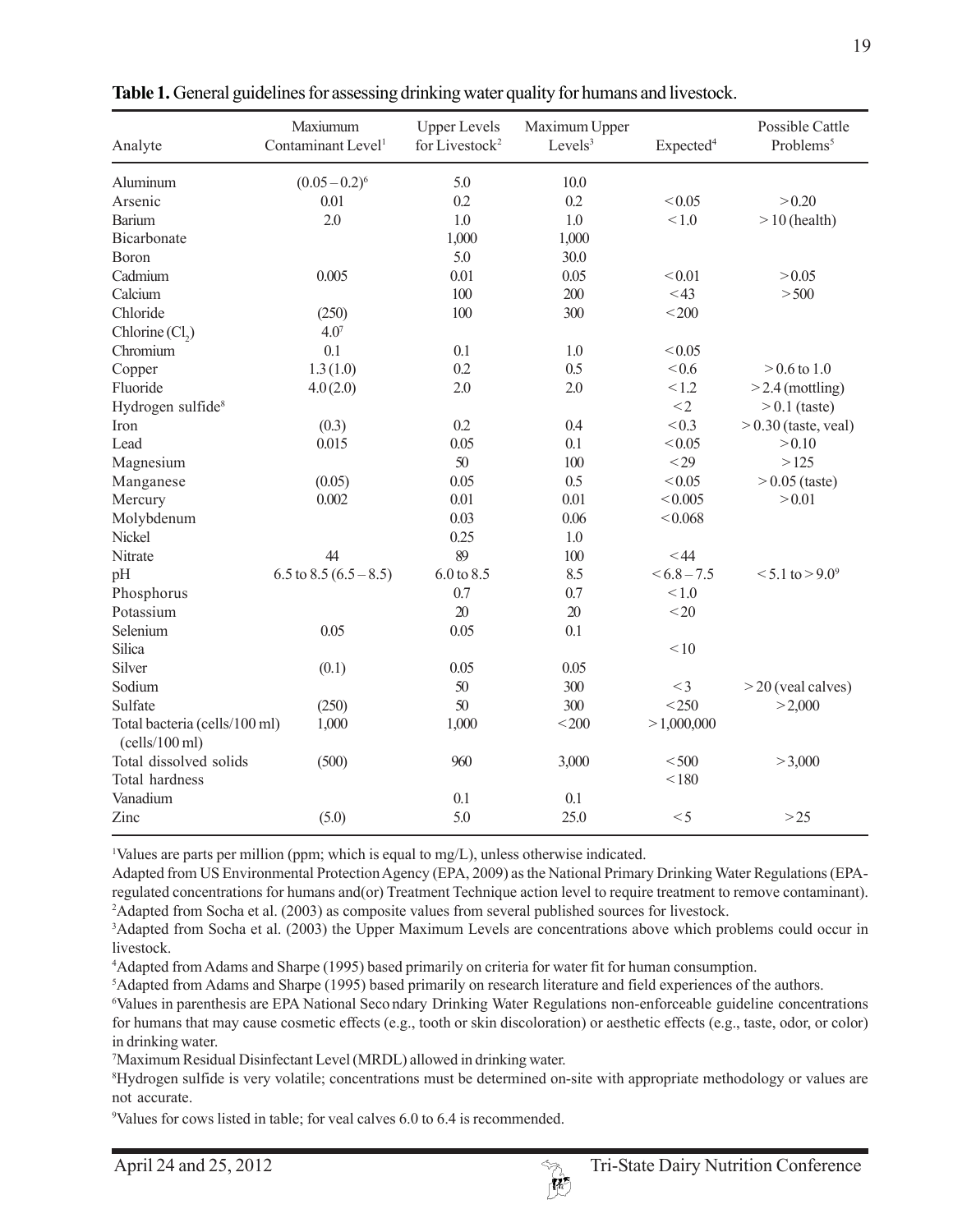**Table 2.** Whatever the most appropriate treatment method, here are some recommendations on how to proceed to a solution if one suspects drinking water quality problems for dairy cattle.

- 1. Take a water sample. For guidelines on how to take drinking water samples and standard water analysis refer to: http://www.msu.edu/~beede/, click on Extension and then "Taking a Water Sample".
- 2. Have a standard laboratory analysis for "livestock water" done by a certified laboratory.
- 3. If the laboratory reports iron concentrations greater than 0.3 ppm or either sulfate or chloride concentrations greater than 250 to 500 ppm, take 2 more samples and send each to a different certified laboratory for analyses. This may seem like over-kill at the time, but water treatment systems can be a major investment, so it is important to know absolutely for sure that concentration(s) of a particular analyte(s) is (are) in excess.
- 4. When collecting water for laboratory testing, sample, label, and seal from air (screw-top bottles) 2 additional samples to save as back-ups and a historical record.
- 5. If one or more of the analytes in question is in excess of recommendations (e.g., Table 1), contact at least 2 or 3 water treatment vendors and ask about their treatment methods, and if and how they remove iron, sulfate, and/or chloride from water. Local or regional companies typically are best to ensure good customer service and maintenance after installation.
- 6. After a treatment system is installed, take treated water samples at least every month, label and tightly seal them (to stop possible evaporation), and store in a cool place for historical purposes. At least every third month send a sample to a certified laboratory for a standard "livestock" analysis, including iron, sulfate, and chloride. Is the water-treatment system removing the constituents as guaranteed?

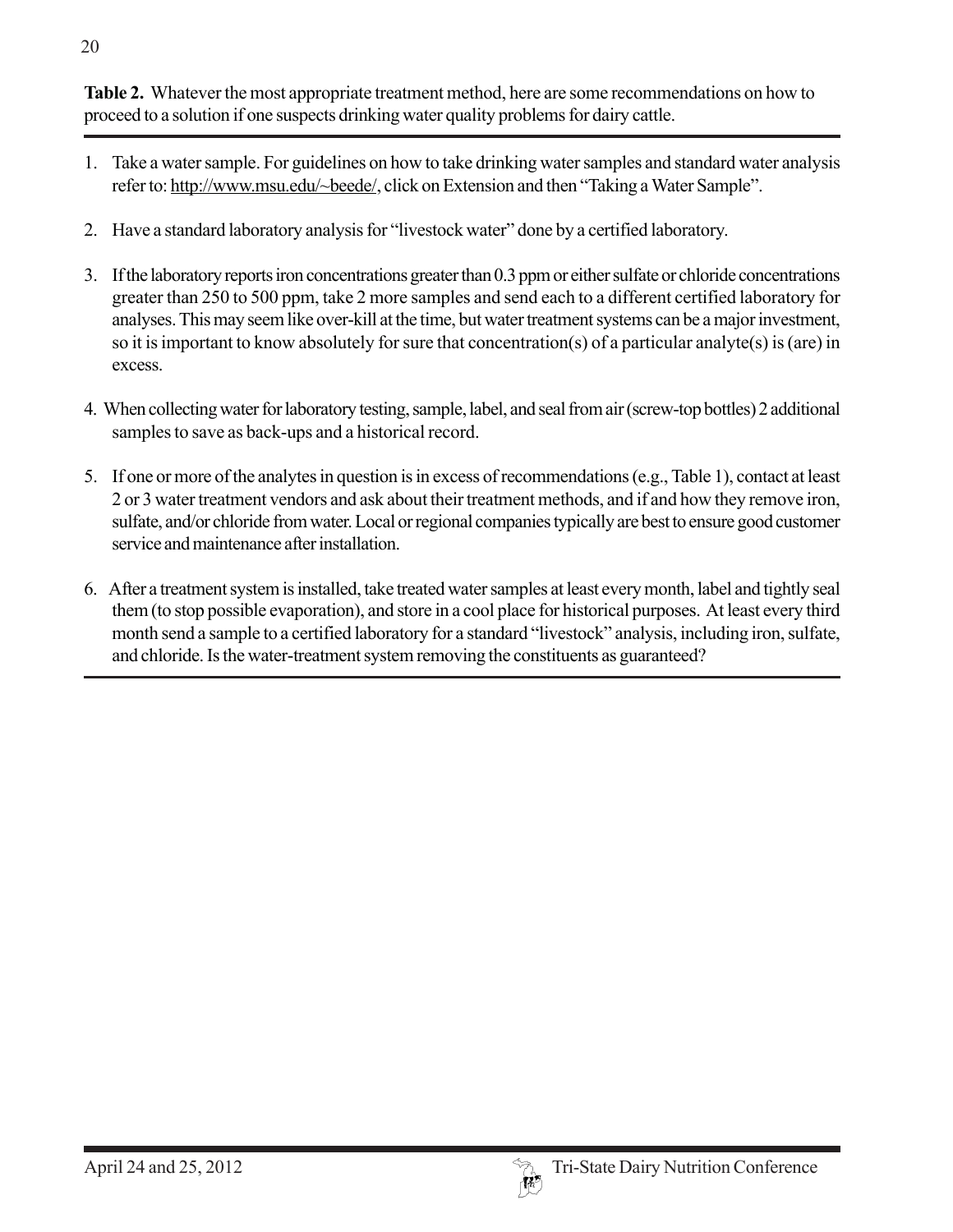|                                                                                                               | Treatment Method <sup>2</sup> |           |                |          |                |   |           |           |                |    |
|---------------------------------------------------------------------------------------------------------------|-------------------------------|-----------|----------------|----------|----------------|---|-----------|-----------|----------------|----|
| Constituent                                                                                                   | <b>ACF</b>                    | <b>AS</b> | $\mathcal{C}$  | D        | C-AE MF        |   | <b>RO</b> | <b>UR</b> | $\overline{O}$ | OF |
| Chlorine                                                                                                      | $X^3$                         |           |                |          |                |   |           |           |                |    |
| Coliform bacteria,<br>other microorganisms                                                                    |                               |           | X              |          |                |   |           | X         | X              |    |
| Color                                                                                                         | X                             |           | X              |          | X              |   |           |           | X              |    |
| Hydrogen sulfide                                                                                              |                               | X         | X <sup>4</sup> |          |                |   |           |           | X <sup>4</sup> | X  |
| Inorganics                                                                                                    | $X^5$                         |           |                | X        | X <sup>6</sup> |   | X         |           |                |    |
| [e.g., some macromineral]<br>elements and heavy metals<br>(e.g., lead, mercury, arsenic,<br>cadmium, barium)] |                               |           |                |          |                |   |           |           |                |    |
| Iron/manganese-dissolved                                                                                      |                               |           | X <sup>4</sup> |          | $X^7$          |   |           |           | X <sup>4</sup> | X  |
| Iron/manganese-insoluble                                                                                      |                               |           |                |          |                | X |           |           |                | X  |
| Nitrate                                                                                                       |                               |           |                | X        | $X^8$          |   | X         |           |                |    |
| Odor and off-taste                                                                                            | X                             | X         | X              | X        | X              |   | X         |           | X              |    |
| Some pesticides                                                                                               | $X^9$                         |           |                |          |                |   | $X^9$     |           |                |    |
| Radium                                                                                                        |                               |           |                | X        | X              |   | X         |           |                |    |
| Radon gas                                                                                                     | X                             | X         |                |          |                |   |           |           |                |    |
| Salt                                                                                                          |                               |           |                | X        |                |   | X         |           |                |    |
| Sand, silt, clay (turbidity)                                                                                  |                               |           |                |          |                | X |           |           |                |    |
| Volatile organic chemicals                                                                                    | X                             | X         |                | $X^{10}$ |                |   | X         |           |                |    |
| <b>Water Hardness</b>                                                                                         |                               |           |                |          | X              |   |           |           |                |    |

**Table 3.** Guide for treatment to remove unwanted constituents (anti-quality factors) from drinking water.<sup>1</sup>

**1** Adapted from www.midwestlabs.com.

 $2$ ACF = Activated carbon filter; AS = air stripping; C = chlorination; D = distillation; C-A E = cation or anion exchange; MF = mechanical filtration; RO = reverse osmosis; UR = ultraviolet radiation;  $O =$  ozonation; and  $OF =$  oxidizing filters.

**3** Within the table, "X" indicates method that can be used to remove part or all of the constituent present. **4** When followed by mechanical filtration or an activated carbon filter.

**5** Mercury only.

**6** Barium only.

**7** When present in low concentrations.

**8** Anion exchange units will remove nitrate, but cation exchange units will not.

**9** For information on ways to treat water for specific pesticides, obtain local pesticide health advisory summaries.

**10** Works for volatile organic chemicals with high boiling points.